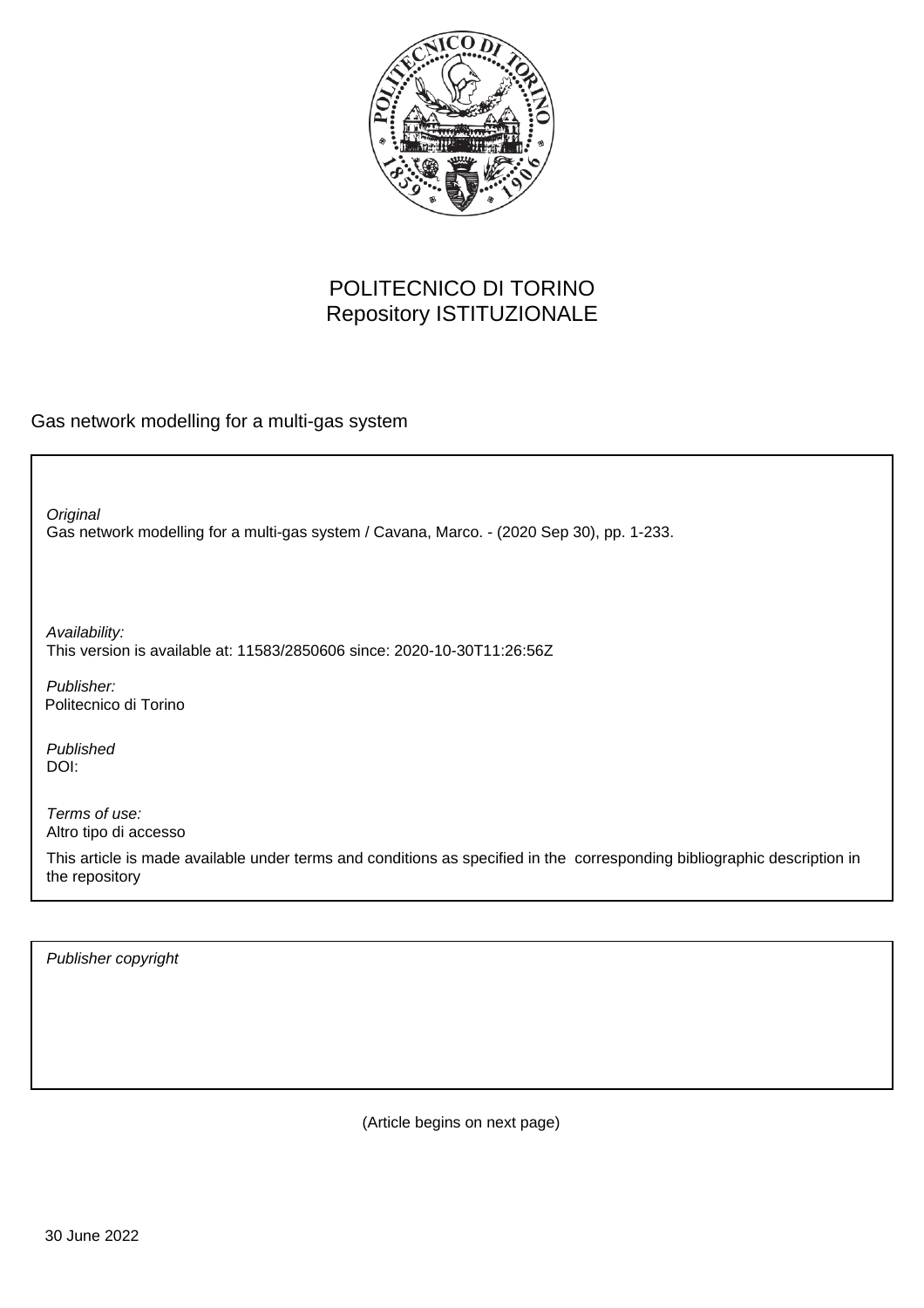

## **Summary**

In the framework of the energy transition towards a decarbonized energy system, the role of natural gas sector is controversial but appears to be crucial for the successful achievement of the future environmental goals, in terms of sustainability, affordability and security.

The renewable gases inclusion within the gas infrastructure appears to be a promising option. Renewable gases are a range of low net-carbon-emissions fuel gases such as biomethane and hydrogen. The most influent institutions in the framework of future energy scenarios studies have lately considered them as a viable option for the decarbonisation of energy intensive sectors and as a way to add flexibility and diversification to the energy system.

However, the impact of their injection within the current gas infrastructure needs to be evaluated by means of suitable simulation tools. This work is devoted to the development of a versatile gas network model and its application on a number of sample cases regarding biomethane and hydrogen grid injection.

A fluid-dynamic transient and multi-component modelling tool of the gas network has been developed for the purpose. It may be easily applied either to high-pressure transmission networks or local distribution ones thanks to the choice of a wide-range equation of state for natural gas mixtures (GERG-2008). Not only the model is sensitive to the gas chemical composition, but it can also perform quality tracking.

A number of case studies addressing the injection of biomethane and hydrogen within the current infrastructure have been performed focusing in particular on the local distribution gas networks. The aim was both to show the capabilities of the model and to address some common issues of distributed injection practices.